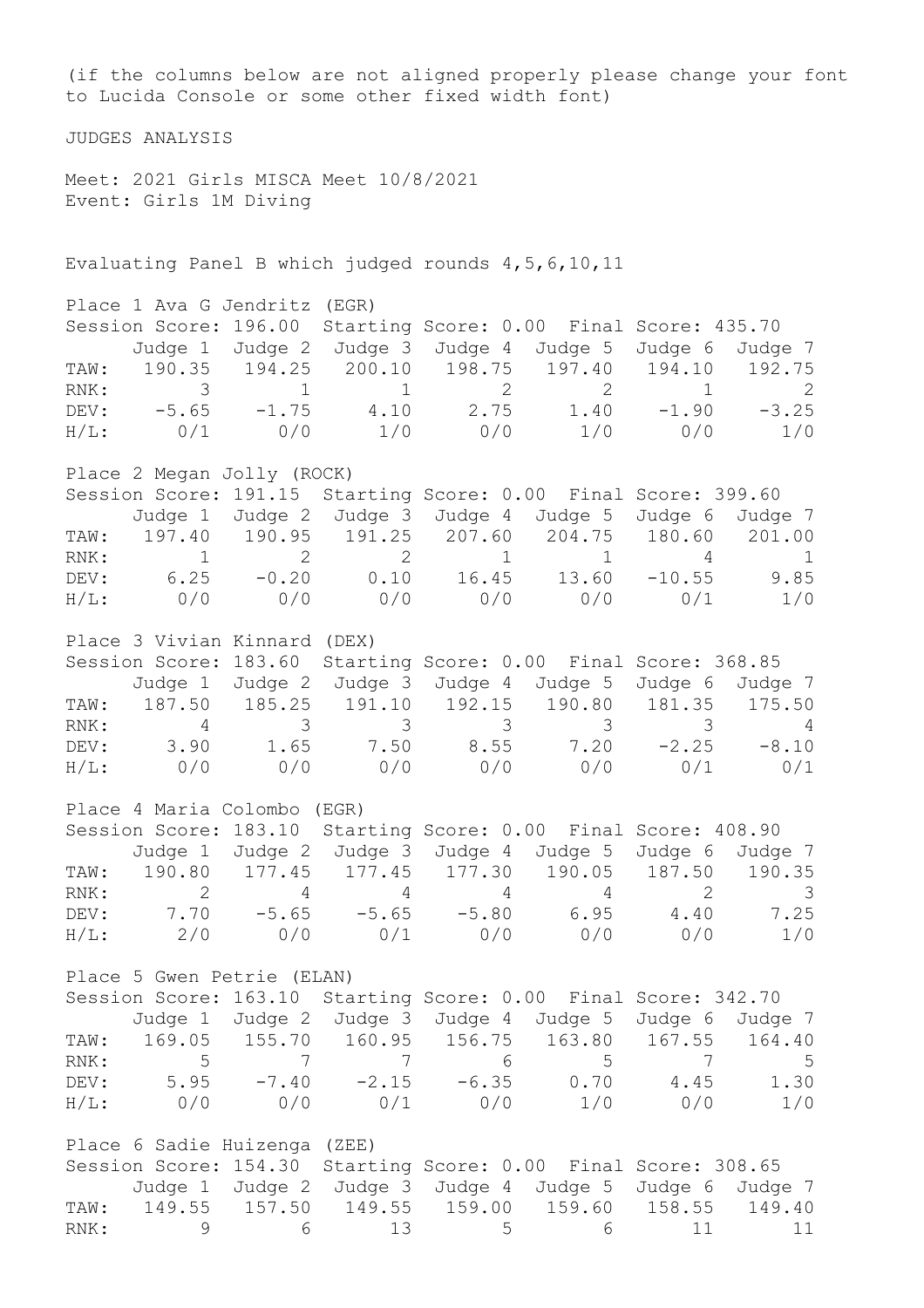|                                     |  | DEV: $-4.75$ 3.20 $-4.75$ 4.70 5.30 4.25 $-4.90$<br>$H/L:$ 0/0 0/0 0/1 0/0 2/0 0/0 0/0 |                   |
|-------------------------------------|--|----------------------------------------------------------------------------------------|-------------------|
| Place 7 Addyson Buck (EGR)          |  |                                                                                        |                   |
|                                     |  | Session Score: 154.20 Starting Score: 0.00 Final Score: 338.30                         |                   |
|                                     |  | Judge 1 Judge 2 Judge 3 Judge 4 Judge 5 Judge 6 Judge 7                                |                   |
|                                     |  | TAW: 144.30 157.80 155.40 147.60 157.05 157.95 159.60                                  |                   |
|                                     |  | RNK: 12 5 11 9 8 12 7                                                                  |                   |
|                                     |  |                                                                                        |                   |
|                                     |  | DEV: -9.90 3.60 1.20 -6.60 2.85 3.75 5.40                                              |                   |
|                                     |  | $H/L:$ 0/2 1/0 0/1 0/2 0/0 0/0 2/0                                                     |                   |
| Place 8 Emily Krzciok (MDOW)        |  |                                                                                        |                   |
|                                     |  | Session Score: 153.90 Starting Score: 0.00 Final Score: 335.75                         |                   |
|                                     |  | Judge 1 Judge 2 Judge 3 Judge 4 Judge 5 Judge 6 Judge 7                                |                   |
|                                     |  | TAW: 151.05 142.20 160.20 145.35 156.15 160.20 161.85                                  |                   |
|                                     |  | RNK: 6 14 8 12 11 8 6                                                                  |                   |
|                                     |  | DEV: -2.85 -11.70 6.30 -8.55 2.25 6.30 7.95                                            |                   |
|                                     |  |                                                                                        |                   |
|                                     |  | $H/L:$ 0/0 0/2 0/0 0/1 0/0 0/0 2/0                                                     |                   |
| Place 9 Mayari Coriano-Lahiff (CLS) |  |                                                                                        |                   |
|                                     |  | Session Score: 153.75 Starting Score: 0.00 Final Score: 313.70                         |                   |
|                                     |  | Judge 1 Judge 2 Judge 3 Judge 4 Judge 5 Judge 6 Judge 7                                |                   |
|                                     |  | TAW: 151.05 143.70 166.65 147.30 157.05 172.50 153.00                                  |                   |
|                                     |  | RNK: 6 12 5 11 8 5 8                                                                   |                   |
|                                     |  |                                                                                        |                   |
|                                     |  | DEV: $-2.70$ $-10.05$ $12.90$ $-6.45$ $3.30$ $18.75$ $-0.75$                           |                   |
|                                     |  | $H/L:$ 0/0 0/0 1/0 0/0 0/0 2/0 0/0                                                     |                   |
| Place 10 Makayla Houlihan (HOLT)    |  |                                                                                        |                   |
|                                     |  | Session Score: 150.95 Starting Score: 0.00 Final Score: 316.75                         |                   |
|                                     |  |                                                                                        |                   |
|                                     |  | Judge 1 Judge 2 Judge 3 Judge 4 Judge 5 Judge 6 Judge 7                                |                   |
|                                     |  | TAW: 142.50 153.60 158.70 147.60 156.75 159.30 142.50                                  |                   |
|                                     |  | RNK: 13 8 9 9 10 10                                                                    | $12 \overline{ }$ |
|                                     |  | DEV: $-8.45$ 2.65 7.75 $-3.35$ 5.80 8.35 $-8.45$                                       |                   |
|                                     |  | $H/L:$ 0/1 1/0 0/1 0/0 1/0 0/0 0/2                                                     |                   |
| Place 11 Sophia Clack (JEN)         |  |                                                                                        |                   |
|                                     |  |                                                                                        |                   |
|                                     |  | Session Score: 149.90 Starting Score: 0.00 Final Score: 345.10                         |                   |
|                                     |  | Judge 1 Judge 2 Judge 3 Judge 4 Judge 5 Judge 6 Judge 7                                |                   |
|                                     |  | TAW: 149.85 149.10 163.05 143.10 152.55 169.95 149.85                                  |                   |
|                                     |  | RNK: 8 9 6 14 13 6 10<br>DEV: -0.05 -0.80 13.15 -6.80 2.65 20.05 -0.05                 |                   |
|                                     |  |                                                                                        |                   |
|                                     |  | $H/L:$ 0/0 0/0 1/0 0/1 0/0 3/0                                                         | 0/0               |
|                                     |  |                                                                                        |                   |
| Place 12 Elizabeth Seiter (GB)      |  |                                                                                        |                   |
|                                     |  | Session Score: 145.65 Starting Score: 0.00 Final Score: 305.95                         |                   |
|                                     |  | Judge 1 Judge 2 Judge 3 Judge 4 Judge 5 Judge 6 Judge 7                                |                   |
|                                     |  | TAW: 145.20 148.20 139.35 155.25 151.95 154.65 140.40                                  |                   |
|                                     |  | RNK: 11 10 21 7 14 16 16<br>DEV: -0.45 2.55 -6.30 9.60 6.30 9.00 -5.25                 |                   |
|                                     |  |                                                                                        |                   |
|                                     |  | $H/L:$ 0/0 0/0 0/1 1/0 1/0 1/0                                                         | 0/1               |
|                                     |  |                                                                                        |                   |
| Place 13 Bella Emery (HOLT)         |  |                                                                                        |                   |
|                                     |  | Session Score: 145.40 Starting Score: 0.00 Final Score: 310.05                         |                   |
|                                     |  | Judge 1 Judge 2 Judge 3 Judge 4 Judge 5 Judge 6 Judge 7                                |                   |
|                                     |  | TAW: 149.55 142.65 140.10 141.60 149.25 142.35 135.30                                  |                   |
|                                     |  | RNK: 9 13 18 15 16 22 20<br>DEV: 4.15 -2.75 -5.30 -3.80 3.85 -3.05 -10.10              |                   |
|                                     |  |                                                                                        |                   |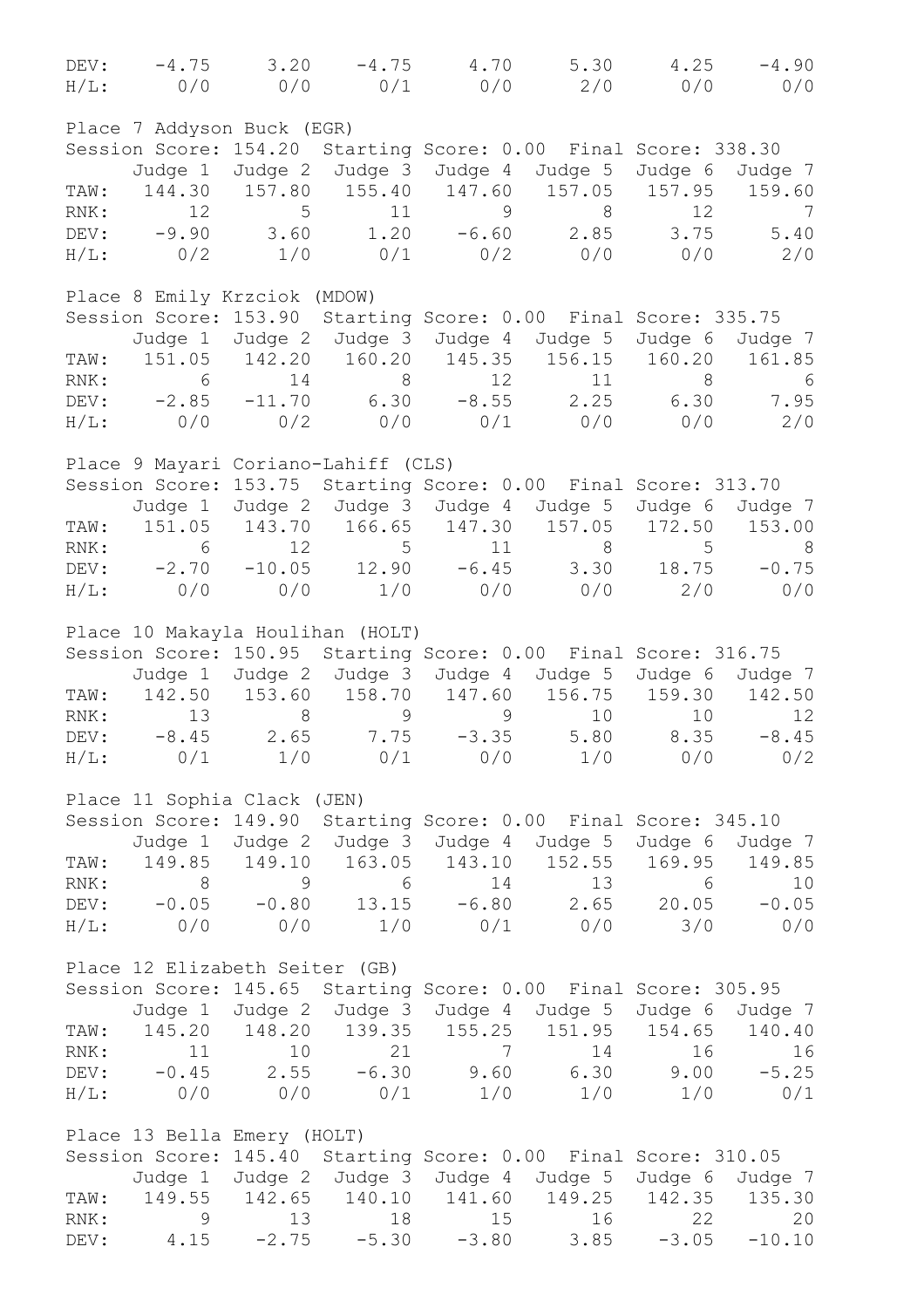| $H/L$ :                       | 0/0                                 |         |                 |     | $0/0$ $0/1$ $0/0$ $0/0$ $0/0$                                  |                | 0/1           |  |
|-------------------------------|-------------------------------------|---------|-----------------|-----|----------------------------------------------------------------|----------------|---------------|--|
| Place 14 Madison Bearden (GB) |                                     |         |                 |     |                                                                |                |               |  |
|                               | Session Score: 144.20               |         |                 |     | Starting Score: 0.00 Final Score: 313.30                       |                |               |  |
|                               | Judge 1                             |         |                 |     | Judge 2 Judge 3 Judge 4 Judge 5                                | Judge 6        | Judge 7       |  |
| TAW:                          |                                     |         |                 |     | 134.70  140.85  148.20  138.90  153.30  156.60                 |                | 140.55        |  |
| RNK:                          | 21                                  | 15      | 14              | 17  | 12                                                             | 15             | 15            |  |
|                               | $DEFV: -9.50$                       | $-3.35$ |                 |     | $4.00 -5.30$ $9.10$ $12.40 -3.65$                              |                |               |  |
|                               |                                     |         |                 |     | $H/L:$ 0/0 0/0 1/0 0/0 1/0                                     |                | 1/0<br>0/0    |  |
|                               | Place 15 Alicia Viaches (HAS)       |         |                 |     |                                                                |                |               |  |
|                               | Session Score: 142.55               |         |                 |     | Starting Score: 0.00 Final Score: 318.35                       |                |               |  |
|                               | Judge 1                             |         |                 |     | Judge 2 Judge 3 Judge 4 Judge 5                                | Judge 6        | Judge 7       |  |
| TAW:                          |                                     |         |                 |     | 138.60 144.30 144.90 144.00 149.55 145.35 141.90               |                |               |  |
| RNK:                          | 17                                  | 11      | 17              | 13  | 15                                                             | 20             | 13            |  |
|                               | $DEFV: -3.95$                       |         | $1.75$ 2.35     |     | $1.45$ $7.00$ $2.80$ $-0.65$                                   |                |               |  |
|                               | H/L: 0/0                            |         |                 |     | $0/0$ $0/0$ $0/0$ $0/0$ $0/0$ $1/0$                            |                | 0/0           |  |
|                               | Place 15 Lauren Plockmeyer (HOLCH)  |         |                 |     |                                                                |                |               |  |
|                               | Session Score: 142.55               |         |                 |     | Starting Score: 0.00 Final Score: 326.90                       |                |               |  |
|                               | Judge 1                             |         |                 |     | Judge 2 Judge 3 Judge 4 Judge 5                                | Judge 6        | Judge 7       |  |
|                               |                                     |         |                 |     | TAW: 142.35 136.65 146.10 130.50 157.35 157.65 128.55          |                |               |  |
| RNK:                          | 14                                  | 19      | 15              | 26  | $\overline{7}$                                                 | 14             | 26            |  |
|                               | DEV: $-0.20$                        | $-5.90$ |                 |     | $3.55$ $-12.05$ $14.80$ $15.10$                                |                | $-14.00$      |  |
|                               |                                     |         |                 |     | $H/L:$ 0/0 0/0 0/0 0/1 2/0                                     | 2/0            | 0/1           |  |
|                               |                                     |         |                 |     |                                                                |                |               |  |
|                               | Place 17 Ashley Garcia (FHNE)       |         |                 |     |                                                                |                |               |  |
|                               | Session Score: 141.70               |         |                 |     | Starting Score: 0.00 Final Score: 309.30                       |                |               |  |
|                               |                                     |         |                 |     | Judge 1 Judge 2 Judge 3 Judge 4 Judge 5                        | Judge 6        | Judge 7       |  |
|                               | TAW: 134.85                         | 137.40  |                 |     | 150.60  135.60  137.10                                         |                | 160.05 150.75 |  |
| RNK:                          | 20                                  | 18      | 12 <sup>°</sup> | 21  | 23                                                             | 9              | 9             |  |
|                               | DEV: $-6.85$                        | $-4.30$ | 8.90            |     | $-6.10 -4.60 18.35$                                            |                | 9.05          |  |
| $H/L$ :                       | 0/0                                 | 0/0     |                 |     | $0/0$ $0/1$ $0/0$                                              |                | 2/0<br>0/0    |  |
|                               | Place 18 Abigail Dumond (MTK)       |         |                 |     |                                                                |                |               |  |
|                               |                                     |         |                 |     | Session Score: 140.80 Starting Score: 0.00 Final Score: 286.15 |                |               |  |
|                               |                                     |         |                 |     | Judge 1 Judge 2 Judge 3 Judge 4 Judge 5 Judge 6 Judge 7        |                |               |  |
|                               |                                     |         |                 |     | TAW: 136.05 138.60 145.20 138.60 142.65 157.80 135.30          |                |               |  |
| RNK:                          | 18                                  | 17      | 16              | 18  | 20                                                             | 13             | 20            |  |
|                               | DEV: $-4.75$ $-2.20$ $4.40$ $-2.20$ |         |                 |     |                                                                | $1.85$ $17.00$ | $-5.50$       |  |
|                               | H/L: 0/0                            |         |                 |     | $0/0$ $0/0$ $0/1$ $1/0$ $3/0$                                  |                | 0/2           |  |
|                               | Place 19 Lorelai Maisano (NOVI)     |         |                 |     |                                                                |                |               |  |
|                               |                                     |         |                 |     | Session Score: 140.35 Starting Score: 0.00 Final Score: 307.40 |                |               |  |
|                               |                                     |         |                 |     | Judge 1 Judge 2 Judge 3 Judge 4 Judge 5 Judge 6 Judge 7        |                |               |  |
|                               |                                     |         |                 |     | TAW: 140.10 130.65 157.05 141.15 140.55 147.60 130.05          |                |               |  |
| RNK:                          | 16                                  | 24      | 10              | 16  | 21 18                                                          |                | 25            |  |
|                               |                                     |         |                 |     | DEV: -0.25 -9.70 16.70 0.80 0.20 7.25                          |                | $-10.30$      |  |
|                               |                                     |         |                 |     | $H/L:$ 0/0 0/1 2/0 0/0 1/0 1/1                                 |                | 0/1           |  |
|                               | Place 20 Lucy Verwys (ROCK)         |         |                 |     |                                                                |                |               |  |
|                               |                                     |         |                 |     | Session Score: 139.05 Starting Score: 0.00 Final Score: 278.85 |                |               |  |
|                               |                                     |         |                 |     | Judge 1 Judge 2 Judge 3 Judge 4 Judge 5 Judge 6 Judge 7        |                |               |  |
|                               |                                     |         |                 |     | TAW: 140.25 139.35 140.10 131.70 146.40 145.65 141.15          |                |               |  |
| RNK:                          | 15                                  | 16      | 18              | 25  | 18                                                             | 19             | 14            |  |
| DEV:                          | 1.20                                | 0.30    |                 |     | $1.05$ $-7.35$ $7.35$ $6.60$                                   |                | 2.10          |  |
| $H/L$ :                       | 0/0                                 | 1/0     | 0/0             | 0/0 | 0/0                                                            | 1/1            | 1/0           |  |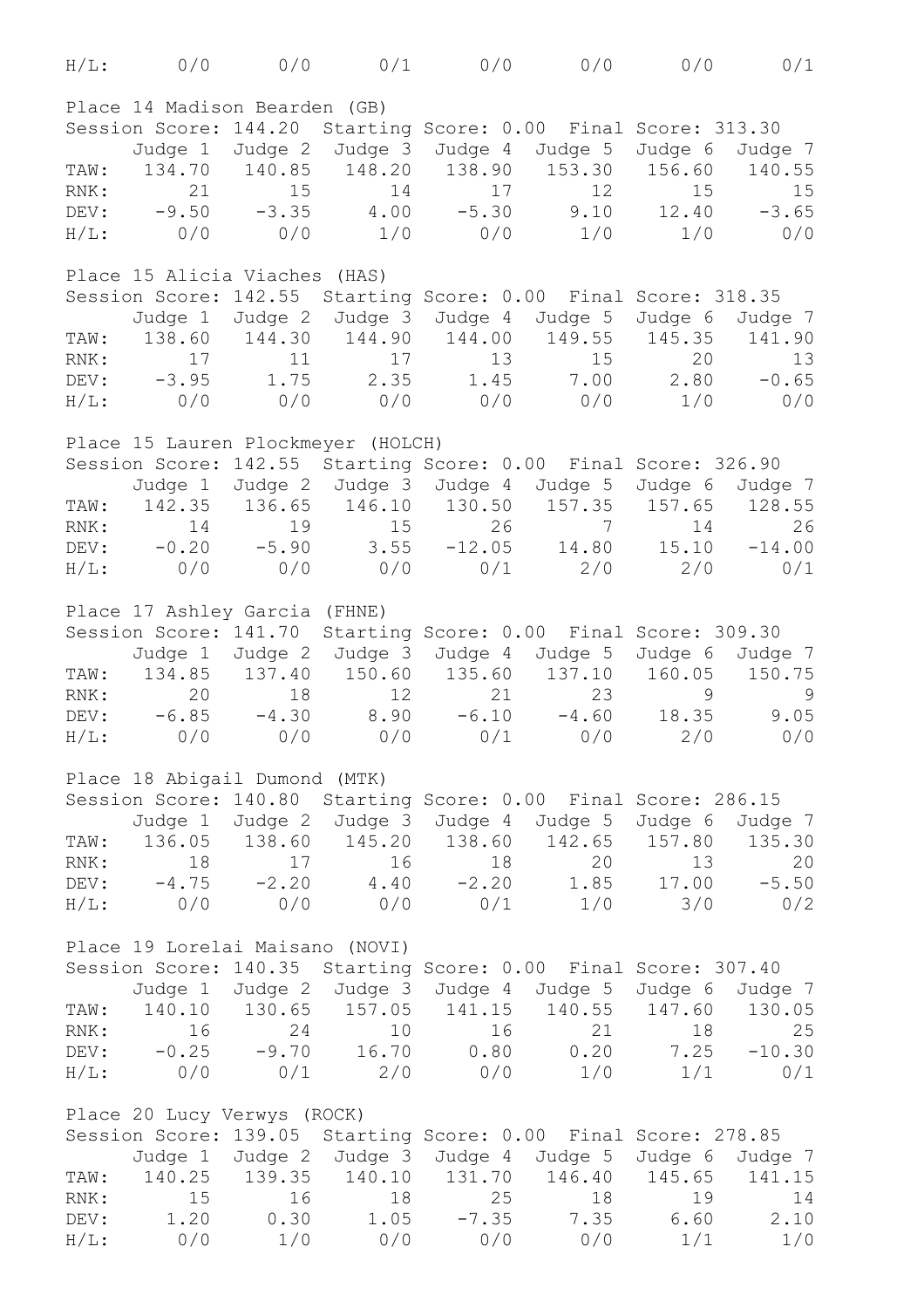|         | Place 21 Kaylee Smith (MARY)   |               |                 |                                 |                                                                             |         |         |
|---------|--------------------------------|---------------|-----------------|---------------------------------|-----------------------------------------------------------------------------|---------|---------|
|         |                                |               |                 |                                 | Session Score: 136.90 Starting Score: 0.00 Final Score: 290.65              |         |         |
|         |                                |               |                 |                                 | Judge 1 Judge 2 Judge 3 Judge 4 Judge 5 Judge 6 Judge 7                     |         |         |
|         |                                |               |                 |                                 | TAW: 133.50 133.80 137.10 133.50 143.40 142.20 140.40                       |         |         |
|         |                                |               |                 |                                 | RNK: 23 21 23 22 19 23 16<br>DEV: -3.40 -3.10 0.20 -3.40 6.50 5.30 3.50     |         |         |
|         |                                |               |                 |                                 |                                                                             |         |         |
|         |                                |               |                 |                                 | $H/L:$ 0/0 0/0 0/0 0/0 1/0 3/1 0/0                                          |         |         |
|         | Place 22 Kate McCloskey (HAS)  |               |                 |                                 |                                                                             |         |         |
|         |                                |               |                 |                                 | Session Score: 135.85 Starting Score: 0.00 Final Score: 289.40              |         |         |
|         |                                |               |                 |                                 | Judge 1 Judge 2 Judge 3 Judge 4 Judge 5 Judge 6 Judge 7                     |         |         |
|         |                                |               |                 |                                 | TAW: 135.90 132.75 136.05 149.25 133.05 140.85 138.60                       |         |         |
|         |                                |               |                 |                                 | RNK: 19 22 24 8 26 24 18<br>DEV: 0.05 -3.10 0.20 13.40 -2.80 5.00 2.75      |         |         |
|         |                                |               |                 |                                 |                                                                             |         |         |
|         |                                |               |                 |                                 | $H/L:$ 0/0 0/1 0/0 2/0 0/0 1/0 0/0                                          |         |         |
|         | Place 23 Hope Weeda (GVCC)     |               |                 |                                 |                                                                             |         |         |
|         |                                |               |                 |                                 | Session Score: 135.35 Starting Score: 0.00 Final Score: 289.10              |         |         |
|         |                                |               |                 |                                 | Judge 1 Judge 2 Judge 3 Judge 4 Judge 5 Judge 6 Judge 7                     |         |         |
|         |                                |               |                 |                                 | TAW: 127.20 129.75 124.65 136.20 148.05 148.05 130.65                       |         |         |
|         |                                |               |                 |                                 |                                                                             |         |         |
|         |                                |               |                 |                                 | RNK: 27 27 30 19 17 17 24<br>DEV: −8.15 −5.60 −10.70 0.85 12.70 12.70 −4.70 |         |         |
|         |                                |               |                 |                                 | $H/L:$ 0/0 0/0 0/1 0/0 1/0 1/0                                              |         | 0/1     |
|         |                                |               |                 |                                 |                                                                             |         |         |
|         | Place 24 Lauren Haines (MDOW)  |               |                 |                                 |                                                                             |         |         |
|         |                                |               |                 |                                 | Session Score: 134.15 Starting Score: 0.00 Final Score: 278.50              |         |         |
|         |                                |               |                 |                                 | Judge 1 Judge 2 Judge 3 Judge 4 Judge 5 Judge 6 Judge 7                     |         |         |
|         |                                |               |                 |                                 | TAW: 133.05 136.05 140.10 132.90 133.35 138.60 130.80                       |         |         |
|         |                                |               |                 |                                 |                                                                             |         |         |
|         |                                |               |                 |                                 | RNK: 24 20 18 24 25 27 23<br>DEV: -1.10 1.90 5.95 -1.25 -0.80 4.45 -3.35    |         |         |
|         |                                |               |                 |                                 | H/L: 0/0 0/0 1/0 0/1 0/0 0/0                                                |         | 0/1     |
|         | Place 25 Siara J Goodnoe (OK)  |               |                 |                                 |                                                                             |         |         |
|         |                                |               |                 |                                 | Session Score: 133.30 Starting Score: 0.00 Final Score: 291.10              |         |         |
|         | Judge 1                        |               | Judge 2 Judge 3 | Judge 4                         | Judge 5                                                                     | Judge 6 | Judge 7 |
| TAW:    |                                | 134.55 130.05 |                 |                                 | 134.10 133.35 138.75                                                        | 139.95  | 133.50  |
|         | 22                             | 25            | 25              | 23                              | 22                                                                          | 25      | 22      |
| RNK:    |                                |               |                 |                                 |                                                                             |         |         |
| DEV:    | 1.25                           | $-3.25$       | 0.80            | 0.05                            | 5.45                                                                        | 6.65    | 0.20    |
| $H/L$ : | 1/0                            | 0/0           | 0/0             | 0/0                             | 2/0                                                                         | 0/0     | 1/1     |
|         | Place 26 Cailey Mills (MAS)    |               |                 |                                 |                                                                             |         |         |
|         |                                |               |                 |                                 | Session Score: 132.55 Starting Score: 0.00 Final Score: 275.90              |         |         |
|         |                                |               |                 | Judge 1 Judge 2 Judge 3 Judge 4 | Judge 5                                                                     | Judge 6 | Judge 7 |
| TAW:    |                                |               |                 | 126.90 130.05 133.65 135.90     | 129.15                                                                      | 130.50  | 136.35  |
| RNK:    | 28                             | 25            | 26              | 20                              | 29                                                                          | 29      | 19      |
| DEV:    | $-5.65$                        | $-2.50$       | 1.10            | 3.35                            | $-3.40$                                                                     | $-2.05$ | 3.80    |
|         | H/L: 0/0                       | 0/0           | 0/0             | 0/0                             | 0/1                                                                         | 0/0     | 0/0     |
|         |                                |               |                 |                                 |                                                                             |         |         |
|         | Place 27 Marley Elsmore (MatT) |               |                 |                                 |                                                                             |         |         |
|         |                                |               |                 |                                 | Session Score: 129.65 Starting Score: 0.00 Final Score: 292.00              |         |         |
|         |                                |               |                 |                                 | Judge 1 Judge 2 Judge 3 Judge 4 Judge 5                                     | Judge 6 | Judge 7 |
| TAW:    |                                |               |                 | 129.90 130.95 129.00 121.50     | 120.90                                                                      | 144.15  | 128.40  |
| RNK:    | 26                             | 23            | 27              | 28                              | 31                                                                          | 21      | 27      |
| DEV:    | 0.25                           | 1.30          | $-0.65$         | $-8.15$                         | $-8.75$                                                                     | 14.50   | $-1.25$ |
| $H/L$ : | 0/0                            | 0/0           | 0/1             | 0/0                             | 0/1                                                                         | 2/0     | 0/0     |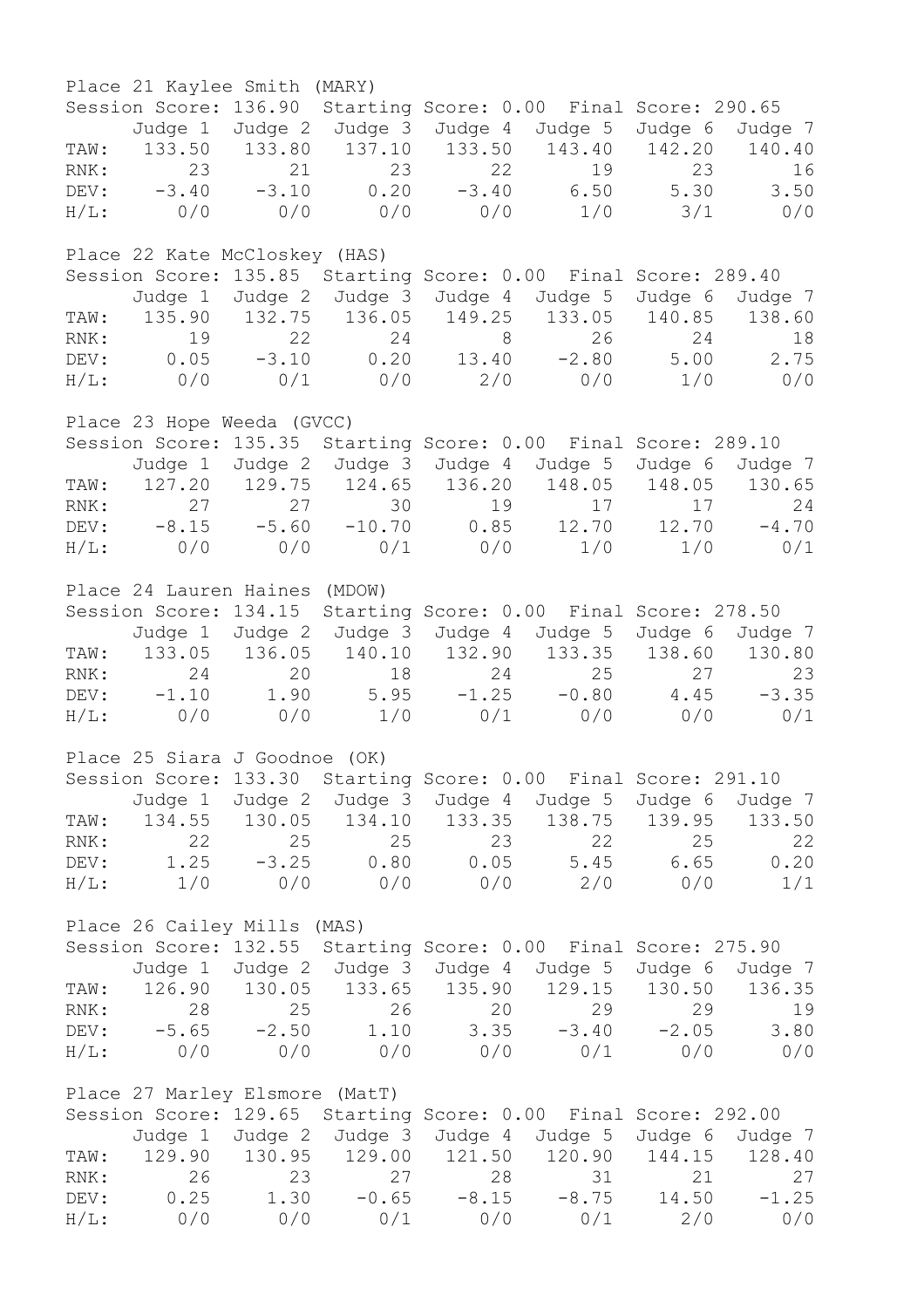Place 28 Macy Polasek (O-B) Session Score: 129.45 Starting Score: 0.00 Final Score: 283.65 Judge 1 Judge 2 Judge 3 Judge 4 Judge 5 Judge 6 Judge 7 TAW: 118.80 121.95 138.45 121.20 135.15 138.90 124.95 RNK: 30 29 22 29 24 26 30 DEV: -10.65 -7.50 9.00 -8.25 5.70 9.45 -4.50 H/L: 0/0 0/1 0/0 0/1 0/0 1/0 0/0 Place 29 Mackenzie M Erickson (SHS) Session Score: 127.75 Starting Score: 0.00 Final Score: 293.30 Judge 1 Judge 2 Judge 3 Judge 4 Judge 5 Judge 6 Judge 7 TAW: 132.75 122.85 127.80 120.30 130.50 137.85 122.70<br>RNK: 25 28 29 30 28 28 31 RNK: 25 28 29 30 28 28 31 DEV: 5.00 -4.90 0.05 -7.45 2.75 10.10 -5.05 H/L: 0/0 0/0 0/0 0/1 0/1 2/0 0/0 Place 30 Ashlee Smith (STJ) Session Score: 122.80 Starting Score: 0.00 Final Score: 266.40 Judge 1 Judge 2 Judge 3 Judge 4 Judge 5 Judge 6 Judge 7 TAW: 114.45 120.45 129.00 122.55 125.85 122.85 125.70 RNK: 31 30 27 27 30 31 29 DEV: -8.35 -2.35 6.20 -0.25 3.05 0.05 2.90 H/L: 0/1 0/0 0/0 0/0 0/0 1/0 0/0 Place 31 Parker Swanton (SHS) Session Score: 121.15 Starting Score: 0.00 Final Score: 282.00 Judge 1 Judge 2 Judge 3 Judge 4 Judge 5 Judge 6 Judge 7 TAW: 119.40 116.10 117.75 117.00 130.95 127.05 127.65 RNK: 29 31 31 31 27 30 28 DEV: -1.75 -5.05 -3.40 -4.15 9.80 5.90 6.50 H/L: 0/0 0/0 1/1 0/1 1/0 0/0 0/0 JUDGES FOR PANEL B Referee: Not Specified Judge 1: Mason, Don (Novi) Judge 2: Inman, Matt (Zeeland) Judge 3: Smith, Carl (Midland Dow) Judge 4: Wagner, Mike (Haslett) Judge 5: Riemersma, Diane (Holland Christian) Judge 6: Misner, Grace (Caledonia) Judge 7: Kuhlman, Tom (East Lansing) TRD PAP PBP CPD NPD H/L PAC Judge 1 75 35.70 -99.35 135.05 -63.65 3/5 2.52 Judge 2 54 18.90 -103.10 122.00 -84.20 3/5 2.52 Judge 3 83 117.45 -38.90 156.35 78.55 8/10 2.37 Judge 4 84 61.95 -113.60 175.55 -51.65 3/11 2.45 Judge 5 68 148.40 -20.35 168.75 128.05 16/3 2.30 Judge 6 87 232.90 -19.80 252.70 213.10 28/5 2.23 Judge 7 91 62.55 -93.80 156.35 -31.25 10/12 2.42 PAC Details - # of times when the difference between this judges award and the average of the non-deleted awards was between X & y # times # times # times # times  $0-0.25$   $0.26-0.50$   $0.51-1.00$   $> 1.00$ Judge 1 88 60 7 0